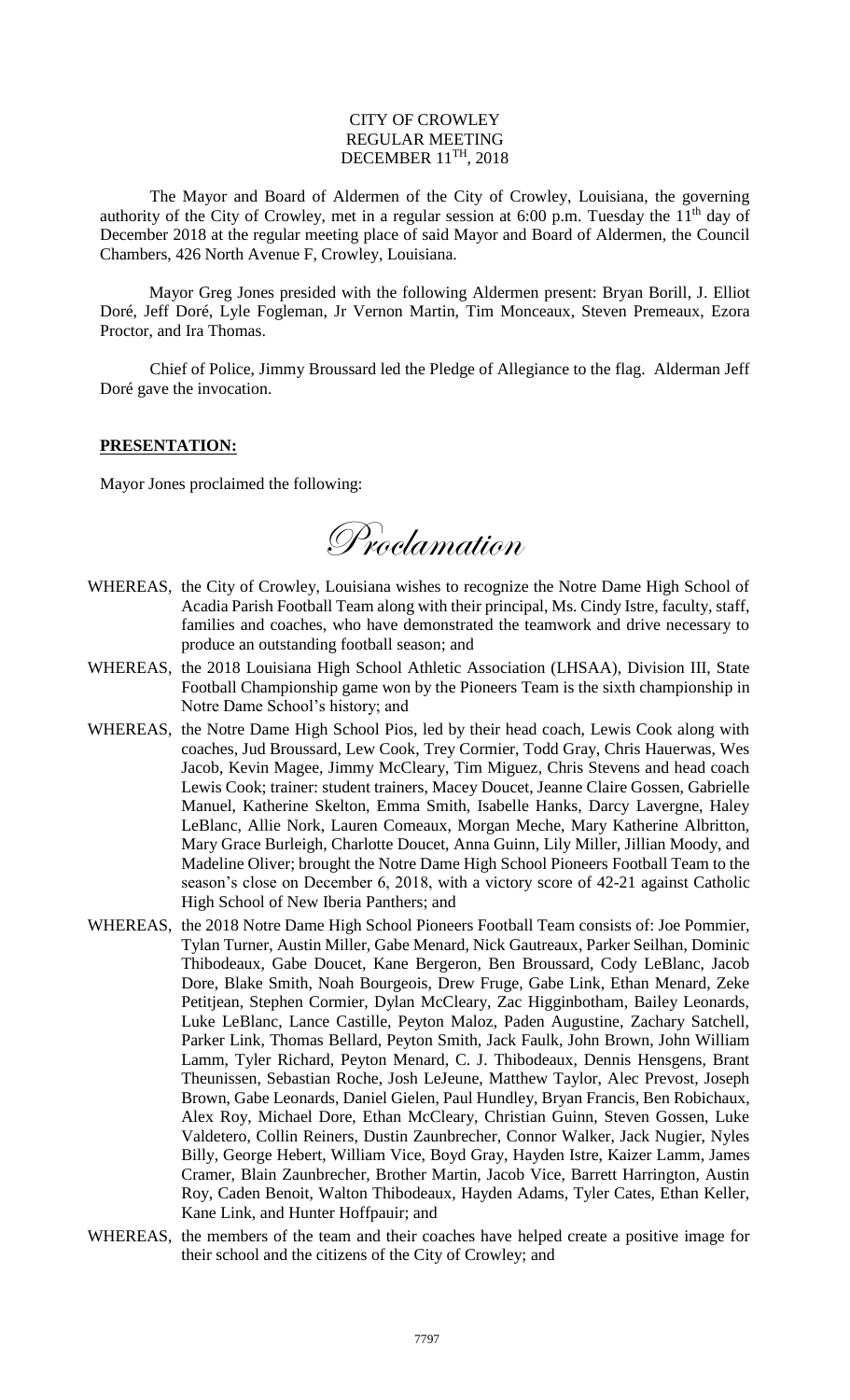- WHEREAS, the City of Crowley commends and congratulates this outstanding group of young people and the coaches who teach and guide them in the sport of football for this accomplishment; and
- NOW, THEREFORE, I, Greg A. Jones, by virtue of the authority vested in me as Mayor of the City of Crowley, Louisiana, do hereby consider it an honor and a pleasure to extend this proclamation to the

Notre Dame High School of Acadia Parish Pioneers Football Team

on behalf of the Board of Aldermen and the citizens of Crowley, Louisiana for an outstanding football season.

> IN WITNESS WHEREOF, I have hereunto set my hand officially and caused the Great Seal of the City of Crowley to be affixed this the 11th day of December, 2018.

S/Greg A. Jones, Mayor CITY OF CROWLEY, LOUISIANA

## **READING & APPROVAL OF MINUTES / BILLS:**

Alderman Jeff Doré moved to dispense with the reading of the minutes of the November 13<sup>th</sup>, 2018 council meeting and approve them as written and distributed. Seconded by Alderman Vernon Martin and duly adopted.

Alderwoman Ezora Proctor moved to approve all bills presented for payment. Seconded by Alderman Elliot Doré and duly adopted.

#### **MAYOR'S REPORTS:**

Mayor presented the Sales Tax chart and User Fee chart that track the collection trend.

Mayor presented the monthly budget-to-actual comparisons that report the spending of major funds.

#### **STANDING COMMITTEE REPORTS: UTILITY COMMITTEE:**

Chairperson – Alderman Vernon Martin Vice-Chairperson – Alderman Ira Thomas Members – Aldermen J. Elliot Doré, Jeff Doré, and Lyle Fogleman, Jr.

A motion was made by Alderman Vernon Martin and seconded by Alderman Jeff Doré to refer the small cell deployement agreement provided by Cox Communications to the City Attorney for review. Motion carried.

# **PUBLIC SAFETY COMMITTEE:**

Chairperson – Alderman Lyle Fogleman, Jr. Vice-Chairperson – Alderman Bryan Borill Members – Aldermen Vernon Martin, Tim Monceaux and Steven Premeaux

A motion was offered by Alderman Lyle Fogleman and seconded by Alderman Vernon Martin to approve the following 2019 beer and liquor license renewals:

A.J. Broussard

1. Acadia Parish Police Jury 2019 Class A Retail Beer Permit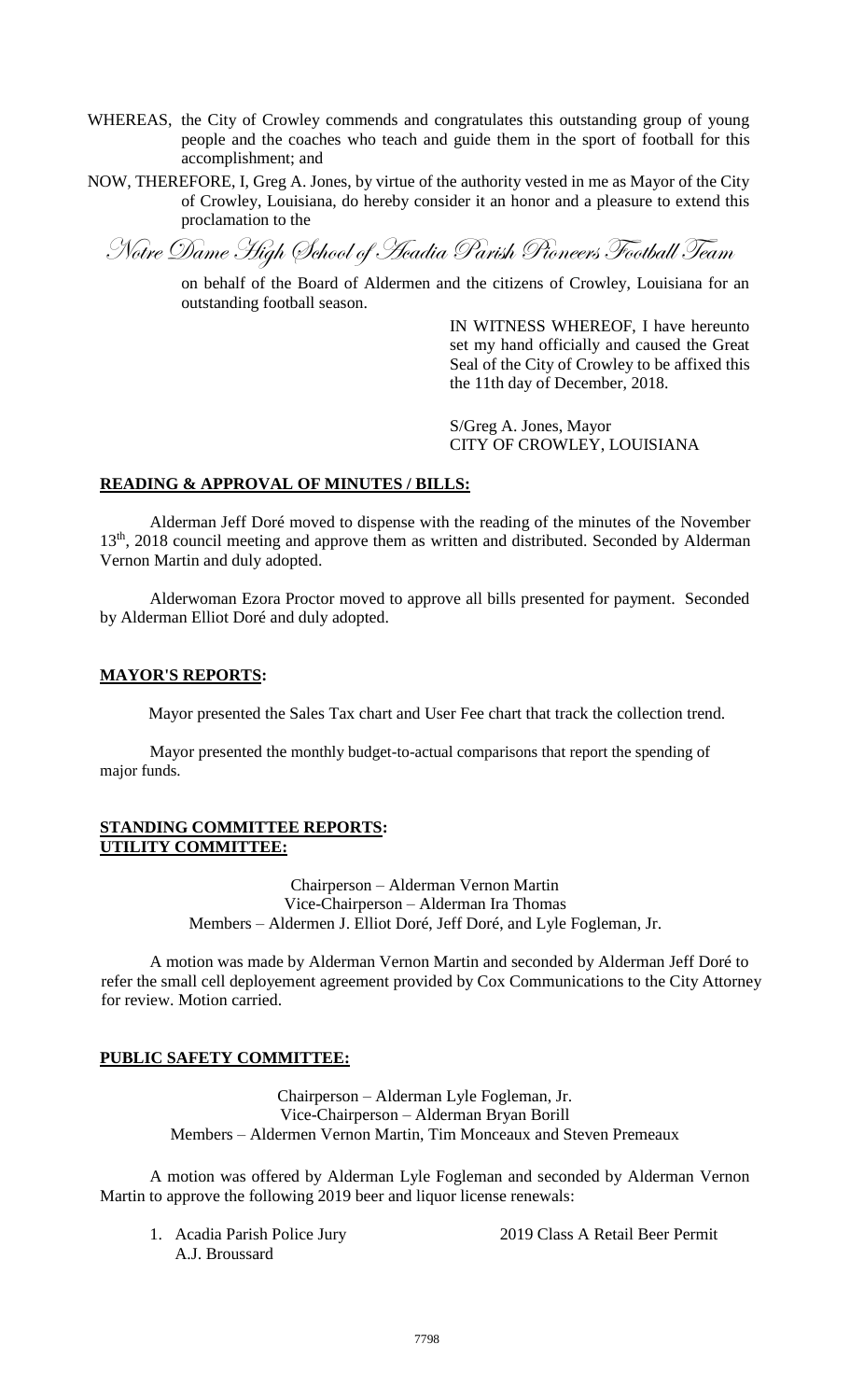159Cherokee Drive

|  | 2. Acadia Post 15                        | 2019 Class A Retail Beer Permit    |
|--|------------------------------------------|------------------------------------|
|  | A.J. Jones                               | 2019 Class A Retail Liquor Permit  |
|  | 217N. Parkerson Avenue                   |                                    |
|  | 3. Alliance Raceway Inc.                 | 2019 Class B Package Beer Permit   |
|  | Naser Farhud                             | 2019 Class B Package Liquor Permit |
|  | 2435 Parkerson Avenue                    |                                    |
|  | 4. LA C-Store Management Associates, LLC | 2019 Class B Package Beer Permit   |
|  | d/b/a Crowley Truck Stop                 | 2019 Class B Package Liquor Permit |
|  | David Bulloch                            |                                    |
|  | 9002wy 13                                |                                    |
|  | 5. Fat Boy Inc.                          | 2019 Class B Package Beer Permit   |
|  | Samir M. Abdulla                         | 2019 Class B Package Liquor Permit |
|  | 324W. 2 <sup>nd</sup> Street             |                                    |
|  | 6. 4 Bells Inc.                          | 2019 Class B Package Beer Permit   |
|  | d/b/a East Crowley I-10 Cheveron         | 2019 Class B Package Liquor Permit |
|  | G. Duaine Belfour                        |                                    |
|  | 731-A Odd Fellows Road                   |                                    |
|  | 7. 4 Bells Inc.                          | 2019 Class A Retail Beer Permit    |
|  | d/b/a East Crowley I-10 Chevron Daiquiri | 2019 Class A Retail Liquor Permit  |
|  | G. Duaine Belfour                        |                                    |
|  | 731A Oddfellows Road                     |                                    |
|  | 8. 4 Bells Inc.                          | 2019 Class A Retail Beer Permit    |
|  | d/b/a Bells Sports Bar                   |                                    |
|  | G. Duaine Belfour                        |                                    |
|  | 731-B Oddfellows Road                    |                                    |
|  | 9. Abu Jasmin, Inc                       | 2019 Class B Package Beer Permit   |
|  | $d/b/a K & L$ Grocery                    | 2019 Class B Package Liquor Permit |
|  | Abdul Rahman Ahmed                       |                                    |
|  | 1510W. Hutchinson Avenue                 |                                    |
|  | 10. Korky's Market                       | 2019 Class B Package Beer Permit   |
|  | Jennifer Krueger                         | 2019 Class B Package Liquor Permit |
|  | 1122Western Avenue                       |                                    |
|  | 11. ADT Louisiana LLC                    | 2019 Class A Retail Beer Permit    |
|  | Pizza Hut #35480                         |                                    |
|  | 1900Parkerson Ave.                       |                                    |
|  | 12. Sassy's Daiquiris                    | 2019 Class A Retail Beer Permit    |
|  | <b>Tiffanie Banks</b>                    | 2019 Class A Retail Liquor Permit  |
|  | 108 E. Mill Street                       |                                    |

City Attorney, Thomas K. Regan, gave an update on condemnation proceedings on the property with the legal description of Lot 10 Blk Crowley. Mr. Regan stated that Mrs. Nora Hebert has obtained legal counsel and he will update the code enforcement department as necessary.

# **PUBLIC BUILDING COMMITTEE :**

Chairperson – Alderman Bryan Borill Vice-Chairperson – Alderman Lyle Fogleman, Jr. Members – Aldermen J. Elliot Doré, Tim Monceaux, and Steven Premeaux

A motion was made by Alderman Bryan Borill and seconded by Alderman Vernon Martin to accept the request of Ms. Sheila Charles, Campus Director, South Louisiana Community College – Acadian Campus, for the City of Crowley to co-sponsor a Career Fair, on Wednesday, February 20, 2019, to be held at the Rice Festival Building and to waive the clean-up fee of \$250.00. Motion carried.

A motion was made by Alderman Bryan Borill and seconded by Alderman Elliot Doré for the request from the American Legion Post 506 for the City of Crowley to cosponsor their Christmas food basket drive on Saturday, December 22, 2018, and to provide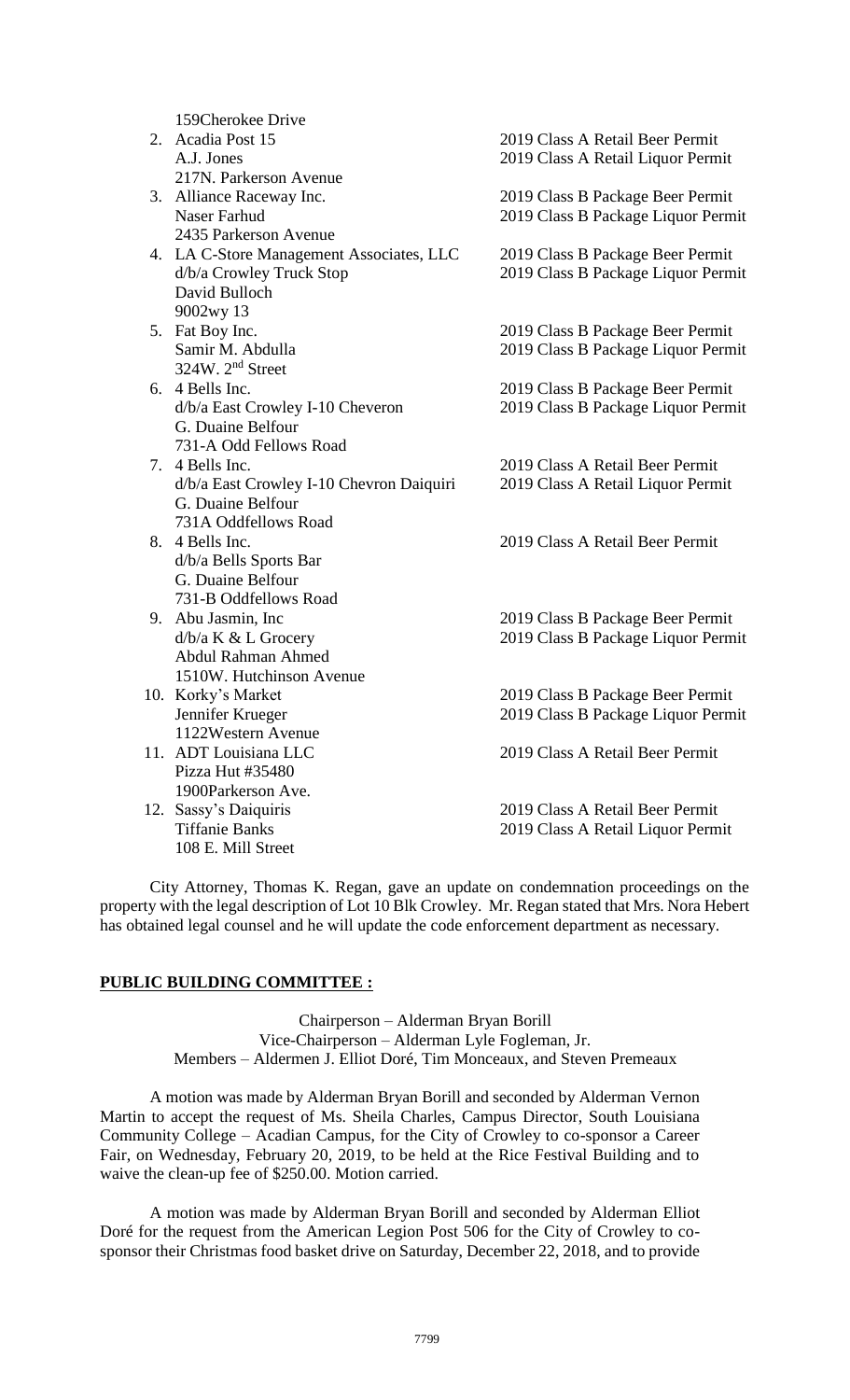the Martin Luther King (MLK) Center as the location to assemble the food baskets for distribution to the needy, and to waive the clean-up fee. Motion carried.

## **INSURANCE & PERSONNEL COMMITTEE:**

Chairperson – Alderwoman Ezora Proctor Vice-Chairperson – Alderman Jeff Doré Members – Aldermen Bryan Borill, Vernon Martin, and Ira Thomas

A motion was made by Alderman Elliot Doré and seconded by Alderwoman Ezora Proctor to accept the recommendation of Mark Landry, with Assured Partners, to renew the City's program of self-insurance for worker's compensation for a cost of \$98,357.00 through MidWest Employers Casualty Company, effective January 1, 2019 through December 31, 2019. Motion carried.

## **RESOLUTIONS:**

The following resolution was offered by Alderman Vernon Martin and seconded by Alderman Elliot Doré, and duly resolved and adopted.

> A RESOLUTION AUTHORIZING THE PREPARATION OF SPECIFICATIONS AND AUTHORIZING THE ADVERTISEMENT FOR BIDS AND DESIGNATING THE TIME AND PLACE THAT THE BIDS WILL BE RECEIVED FOR THE "FY 2018 - 2019 MATERIALS CONTRACTS".

BE IT RESOLVED by the Mayor and Board of Aldermen of the City of Crowley that the preparation of specifications for the "FY 2018 - 2019 MATERIALS CONTRACTS" by Mader Engineering is hereby authorized and;

BE IT FURTHER RESOLVED that the Advertisement For Bids for said materials is hereby authorized, that bids will be received at Crowley City Hall on a date that is in accordance with the requirements of the Louisiana Uniform Public Works Bid Laws, at which time the bids will be publicly opened and read aloud, and that said date, time, and location may be amended as long as changes are processed in accordance with the Public Bid Law.

THUS DONE AND ADOPTED in regular session convened on the  $11<sup>th</sup>$  day of December, 2018, in Crowley, Acadia Parish, Louisiana, at which a quorum was present and acting throughout.

Greg A. Jones, Mayor

Erin S. Cradeur, City Clerk

The following resolution was offered by Alderman Lyle Fogleman and seconded by Alderman Vernon Martin, and duly resolved and adopted.

> A RESOLUTION OF THE MAYOR AND BOARD OF ALDERMEN OF THE CITY OF CROWLEY, ACADIA PARISH, LOUISIANA, ORDERING AND ISSUING A RULE TO SHOW CAUSE FOR CONDEMNATION OF PROPERTY.

WHEREAS, the City Inspector has notified the Mayor and Board of Aldermen of a violation(s) of the Building and Safety Codes of the City of Crowley; and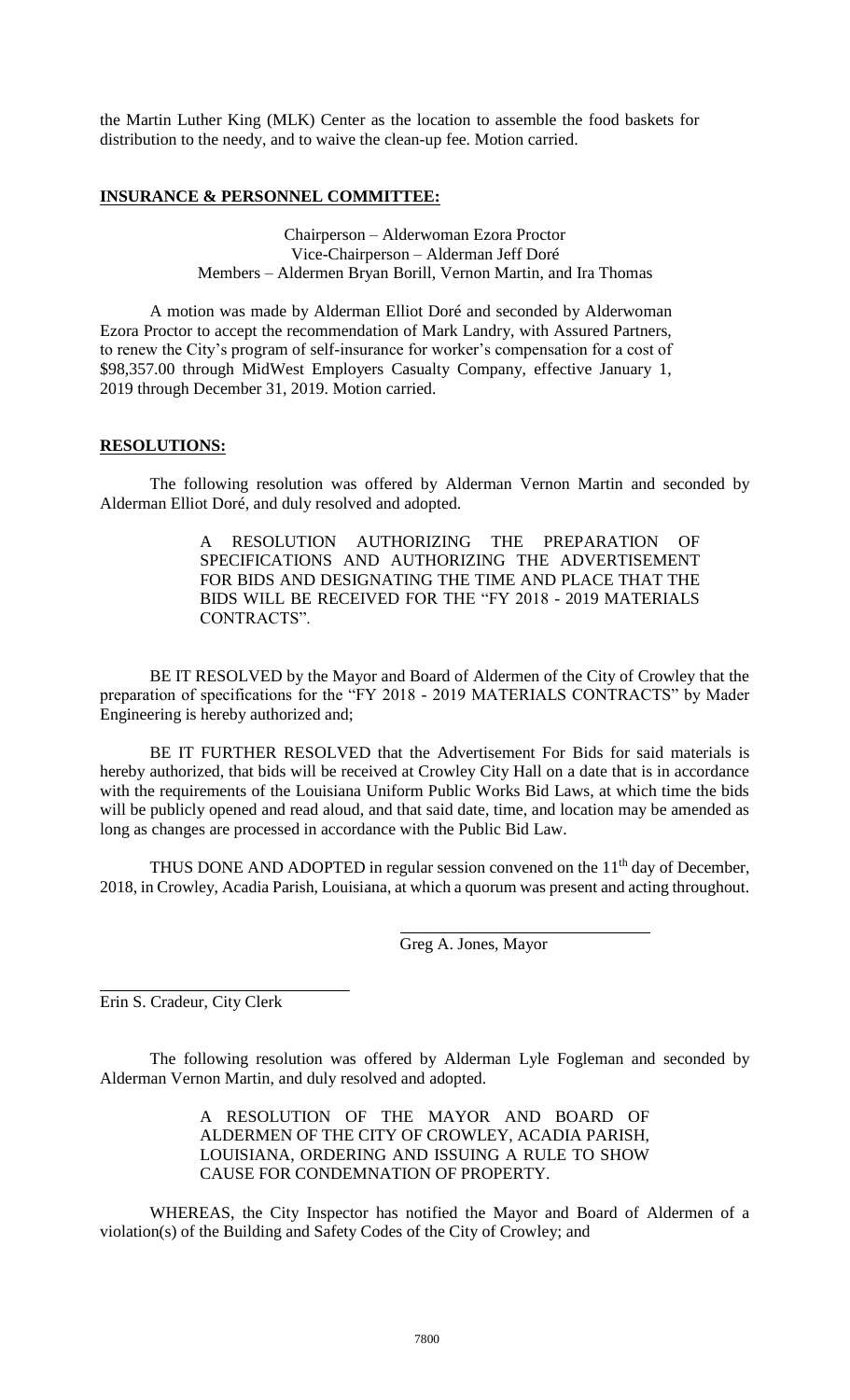WHEREAS, Notice of Violations has been issued to the property owner, Linda Lee Gaspard Meche, by the City Inspector's office dated July 9, 2018, via Certified Mail Return Receipt No. 70180680000129461643 for repairs and/or demolition to be made of the improvements situated on Lot 81 of the Bartland Addition to the City of Crowley bearing a municipal address of 1415 North Avenue L, Crowley, Louisiana, which notice was returned to the City Inspector's office marked "Return to Sender"; and

WHEREAS, no action has been taken and the City Inspector has requested a public hearing for the condemnation of the said property;

NOW THEREFORE BE IT RESOLVED by the Board of Aldermen of the City of Crowley, Acadia Parish, Louisiana, in regular session duly convened that the Notice of Rule to Show Cause should be issued to Linda Lee Gaspard Meche for a public hearing to show cause why the improvements on the property situated on Lot 81 of the Bartland Addition to the City of Crowley bearing a municipal address of 1415 North Avenue L, Crowley, Louisiana, should not be condemned, to be held by the Board of Aldermen on the 8<sup>th</sup> day of January, 2019, in regular session at 6:00 p.m. and that said notice be properly recorded and served upon the attorney appointed to represent the deceased property owner pursuant to law;

THUS DONE AND ADOPTED in regular session duly convened on the  $11<sup>th</sup>$  day of December, 2018, at Crowley, Acadia Parish, Louisiana, at which a quorum was present and acting throughout.

GREG A. JONES, Mayor

\_\_\_\_\_\_\_\_\_\_\_\_\_\_\_\_\_\_\_\_\_\_\_\_\_\_\_\_\_\_\_\_\_\_\_

ATTEST:

ERIN S. CRADEUR, City Clerk

\_\_\_\_\_\_\_\_\_\_\_\_\_\_\_\_\_\_\_\_\_\_\_\_\_\_\_\_\_\_\_\_\_\_\_

The following resolution was offered by Alderman Elliot Doré and seconded by Alderman Vernon Martin, and duly resolved and adopted.

> RESOLUTION OF THE MAYOR AND BOARD OF ALDERMEN OF THE CITY OF CROWLEY, ACADIA PARISH, LOUISIANA, AUTHORIZING THE ADOPTION OF THE LOUISIANA COMPLIANCE QUESTIONNAIRE FOR AUDIT ENGAGEMENTS OF GOVERNMENTAL ENTITIES FOR THE FISCAL YEAR 2018

WHEREAS, the Mayor and Board of Aldermen of the City of Crowley having received notice from the Legislative Auditor of the State of Louisiana, that the Compliance Questionnaire must be completed; and

WHEREAS, the Compliance Questionnaire is a required part of a financial audit of Louisiana governmental units and quasi-public; and

WHEREAS, the legal matters contained in the questionnaire parallel those matters

contained in the *Laws Affecting Louisiana Government*; and

WHEREAS, the completed Compliance Questionnaire must be given to the auditors at the beginning of the audit and tested for accuracy of the responses in the questionnaire during the course of the audit;

NOW THEREFORE, BE IT RESOLVED by the Mayor and Board of Aldermen of the City of Crowley, in regular session, duly convened, that they do hereby adopt the Louisiana Compliance Questionnaire, dated December 11th, 2018 to Kolder, Champagne, Slaven & Co, in connection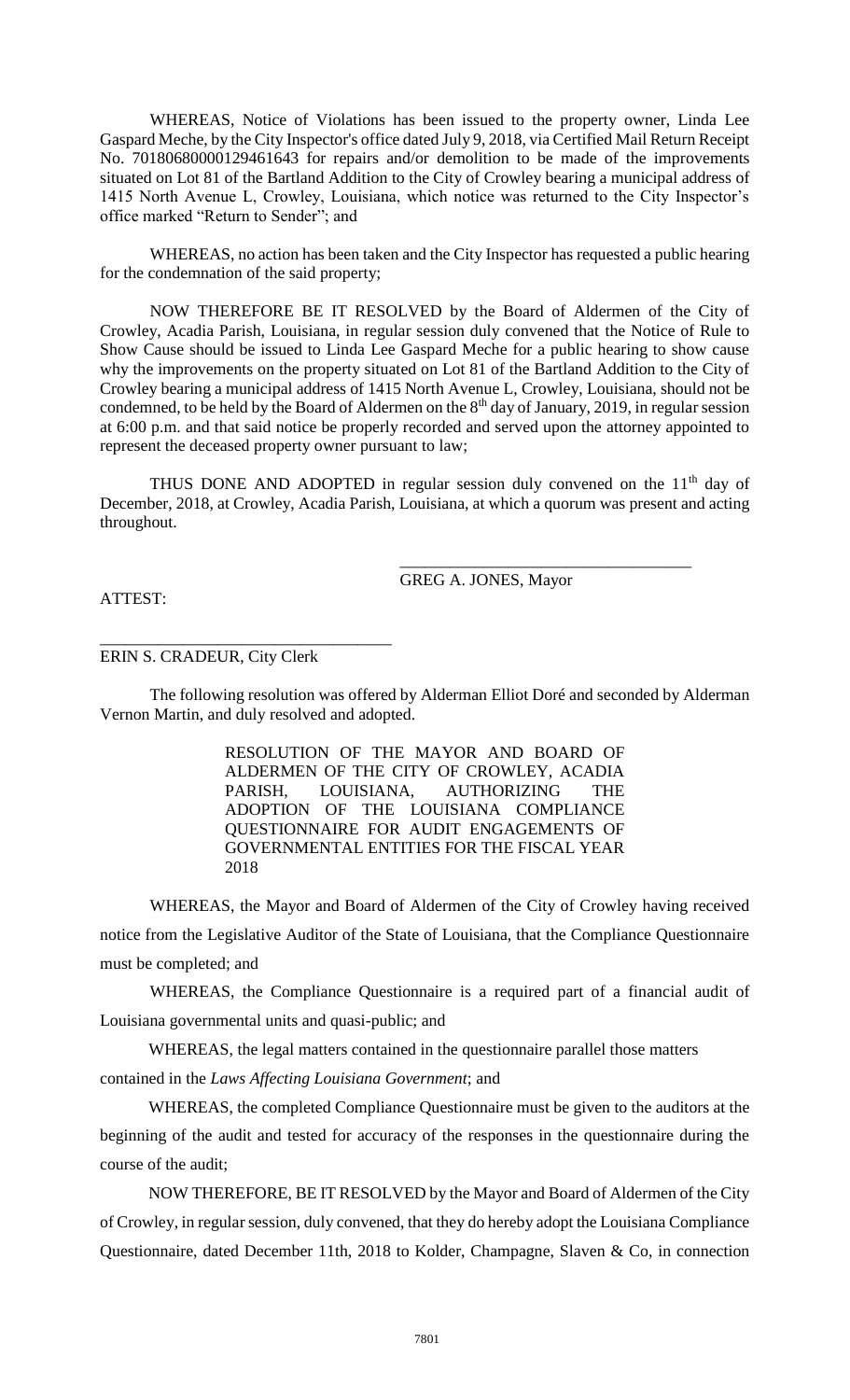with the audit of the financial statements for the year ending August 31, 2018, which questionnaire is attached to this resolution; and

BE IT FURTHER RESOLVED that they do hereby authorize the execution thereof by the Honorable Erin S. Cradeur, City Clerk, Joan Finley, Administrative Assistant and the Honorable Greg A. Jones, Mayor of the City of Crowley.

THUS DONE AND ADOPTED in regular session duly convened on this the  $11<sup>th</sup>$  of December, 2018 at Crowley, Acadia Parish, Louisiana.

GREG A. JONES, Mayor

\_\_\_\_\_\_\_\_\_\_\_\_\_\_\_\_\_\_\_\_\_\_\_\_\_\_\_\_\_\_\_\_\_\_\_\_\_\_\_

# ATTEST:

## \_\_\_\_\_\_\_\_\_\_\_\_\_\_\_\_\_\_\_\_\_\_\_\_\_\_ ERIN S. CRADEUR, City Clerk

The following resolution was offered by Alderman Elliot Doré and seconded by Alderwoman Ezora Proctor, and duly resolved and adopted.

> A RESOLUTION INDICATING THE INTENTION OF THE CITY OF CROWLEY, STATE OF LOUISIANA, TO BECOME A PARTICIPATING POLITICAL SUBDIVISION IN THE LOUISIANA LOCAL GOVERNMENT ENVIRONMENTAL FACILITIES AND COMMUNITY DEVELOPMENT AUTHORITY; APPROVING THE APPOINTMENT OF A DIRECTOR TO REPRESENT THE CITY OF CROWLEY ON THE BOARD OF DIRECTORS OF THE AUTHORITY;AND OTHERWISE PROVIDING WITH RESPECT THERETO AS PROVIDED BY CHAPTER 10-D OF TITLE 33 OF THE LOUISIANA REVISED STATUTES OF 1950, AS AMENDED.

WHEREAS, Chapter 10-D of Title 33 of the Louisiana Revised Statutes of 1950, as amended, comprised of R.S. 33:4548.1 through 4548.16 is known as the Louisiana Local Government Environmental Facilities and Community Development Authority Act (the "Act"); and

WHEREAS, the Act creates the Louisiana Local Government Environmental Facilities and Community Development Authority (the "Authority") for the purpose of assisting political subdivisions, as defined in the Act, and other designated entities in acquiring, financing and constructing certain facilities, including environmental, public infrastructure, community and economic development purposes and to otherwise establish programs to aid in the financing of local government and economic development projects; and

WHEREAS, the City of Crowley, State of Louisiana, is eligible to become a participating political subdivision of the Authority in accordance with the Act; and

WHEREAS, pursuant to Section 4548.4 of the Act, the governing authority of the City of Crowley, State of Louisiana (the "City"), desires to become a member of the Authority ("Member"), and to approve the appointment of Tim Monceaux to serve as a Director of the Authority and ratify any action taken heretofore by and on behalf of the Member;

NOW THEREFORE, BE IT RESOLVED by the Board of Aldermen, governing authority of the the City of Crowley, acting in such capacity: SECTION 1. Under the authority of Section 4548.4 of the Act, it is hereby declared to be the express intention of the City of Crowley, State of Louisiana, to become a participating political subdivision and member of the Authority.

SECTION 2. Pursuant to the Act, the appointment of Tim Monceaux to serve as a Director of the Authority for a term of two (2) years from the date hereof is hereby approved.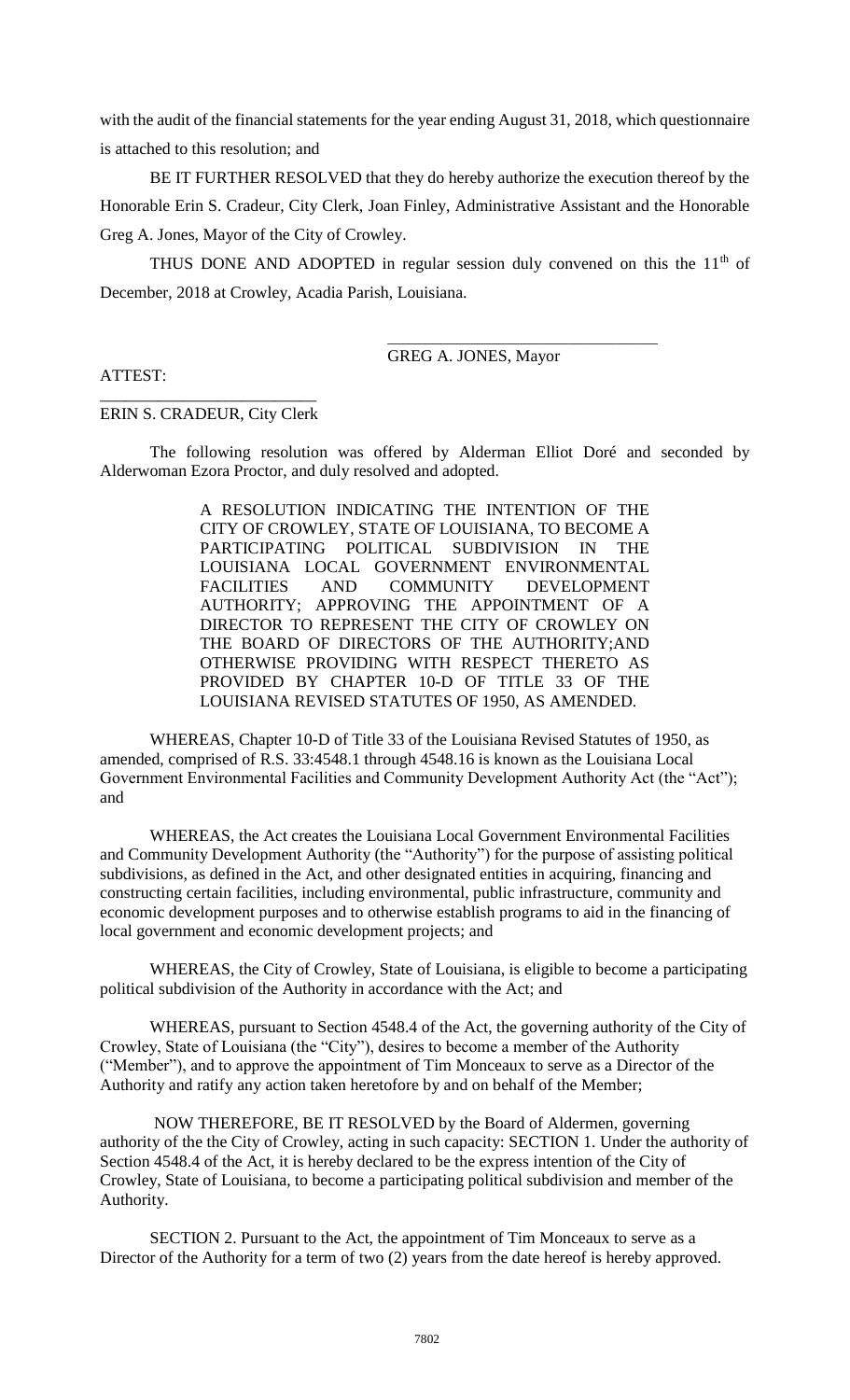SECTION 3. This resolution shall take effect immediately and a certified copy hereof shall be forwarded to the offices of the Authority.

THUS DONE AND ADOPTED in regular session duly convened on this the  $11<sup>th</sup>$  of December, 2018 at Crowley, Acadia Parish, Louisiana.

#### GREG A. JONES, Mayor

\_\_\_\_\_\_\_\_\_\_\_\_\_\_\_\_\_\_\_\_\_\_\_\_\_\_\_\_\_\_\_\_\_\_\_

# ATTEST:

\_\_\_\_\_\_\_\_\_\_\_\_\_\_\_\_\_\_\_\_\_\_\_\_\_\_ ERIN S. CRADEUR, City Clerk

The following resolution was offered by Alderman Elliot Doré and seconded by Alderwoman Ezora Proctor, and duly resolved and adopted

> A RESOLUTION DECLARING THE INTENTION OF THE CITY OF CROWLEY, TO PROCEED WITH A FINANCING IN AN AMOUNT NOT TO EXCEED 20 MILLION AND NO/100 DOLLARS (\$20,000,000) REVENUE BONDS, SERIES 2019, FOR COST OF CONSTRUCTION, ADDITIONS, ACQUISITIONS, REPAIRS AND/OR EXPANSIONS NEEDED FOR CITY WIDE STREET IMPROVEMENTS, AND TO PAY COSTS OF ISSUANCE OF THE BONDS, AUTHORIZING APPLICATION TO THE LOUISIANA LOCAL GOVERNMENT ENVIRONMENTAL FACILITIES AND COMMUNITY<br>DEVELOPMENT AUTHORITY, AND PROVIDING FOR DEVELOPMENT AUTHORITY, AND OTHER MATTERS WITH RESPECT THERETO.

WHEREAS, by prior resolution, the City of Crowley, State of Louisiana (the "City") became a participating political subdivision and member of the Louisiana Local Government Environmental Facilities and Community Development Authority (the "Authority"); and

WHEREAS, the City desires to proceed with a financing through issuance by the Authority of its revenue bonds in an amount not to exceed 20 MILLION AND NO/100 DOLLARS (\$20,000,000) in a single series, for a period of not to exceed twenty (20) years from date of issuance, at rates of interest not to exceed seven (7%) percent per annum (the "Bonds"), to finance the cost of construction, additions, acquisitions, repairs and/or expansions needed to for city wide street improvements; and to pay costs of issuance of the Bonds (the "Project");

NOW, THEREFORE, BE IT RESOLVED by the Board of the City of Crowley, Louisiana, as follows:

SECTION 1. The City is authorized to proceed with a financing through the Authority in an amount not to exceed 20 Million and No/100 Dollars (\$20,000,000), represented by issuance of the Authority's Revenue Bonds on behalf of the City, in a single series (the "Bonds") to provide funds to finance the Project, under authority granted by Chapter 10-D of Title 33 (La. R.S. 33:4548.1 through 33:4548.16, inclusive), of the Louisiana Revised Statutes of 1950, as amended (the "Act") . The Authority's Bonds authorized herein may be issued on a taxable and/or taxexempt basis.

SECTION 2. The structure, terms and conditions of any such borrowing by the City shall be determined by subsequent resolution or ordinance of the Board, provided, however, that the term of said borrowing shall mature not later than 20 years from date of issuance, at a fixed rate or rates not exceeding 7% per annum, to be secured by and payable from Lawfully Available Funds of the City, including funds, income, revenue, fees, receipts or charges of any nature from any source whatsoever on deposit with or accruing from time to time to the City not otherwise legally dedicated and required for other purposes, or by operation of law, and further secured by a mortgage over real property owned by the City.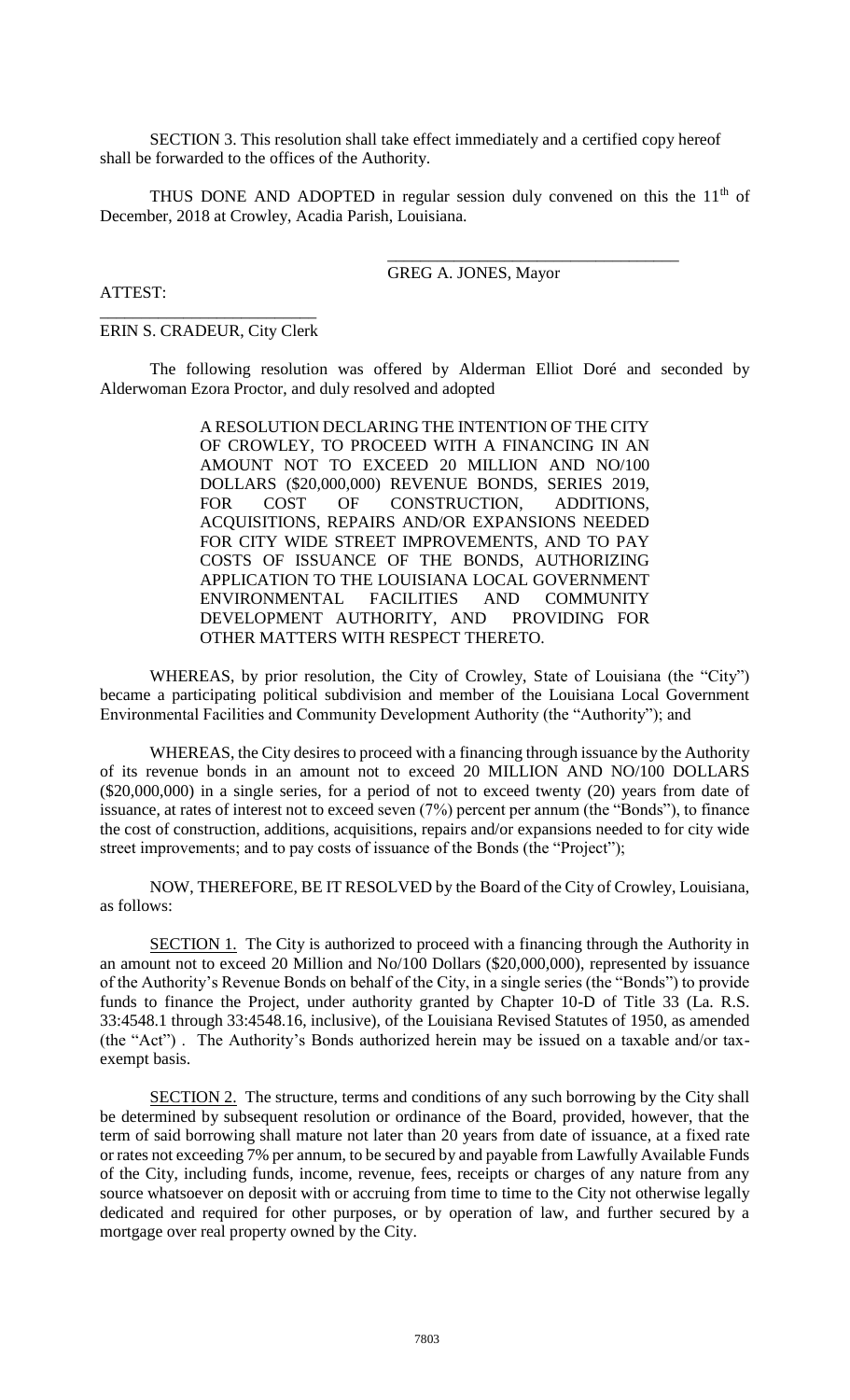SECTION 3. The City hereby finds and determines that a real necessity exists for employment of special bond counsel in connection with the issuance of the Bonds, and accordingly Joseph A. Delafield, A Professional Corporation ("Bond Counsel") of Lake Charles, Louisiana, is hereby employed (such employment to be by the Authority) to do and perform comprehensive legal and coordinate professional work with respect to the issuance of the Bonds. Said Bond Counsel shall prepare and submit to such officials of the City for adoption all proceedings incidental to, and shall counsel and advise the Mayor, Mayor Pro-Tem and Board on the issuance and sale of, the Bonds by the Authority. The fee of Bond Counsel is contingent upon issuance, sale and delivery of the Bonds, and shall be in accordance with the Attorney General's then current Bond Counsel Fee Schedule and other guidelines, as negotiated, for comprehensive legal and coordinate professional work in the issuance of revenue bonds applied to the actual aggregate principal amount issued, sold, delivered and paid for at the time such Bonds are delivered, together with reimbursement of out-of-pocket expenses incurred and advanced in connection with issuance of the Bonds, said fee to be subject to the Attorney General's written approval of said employment and fee to be paid with bond proceeds.

SECTION 4. The Board hereby authorizes and directs its Mayor, Mayor Pro-Tem and Clerk of the Council and such other officials of the City to do any and all things necessary and incidental to carry out the provisions of this resolution.

SECTION 5. Upon sale of the Bonds, the Mayor, Mayor Pro-Tem and/or the City Clerk of the City, as Executive Officers, are each authorized, empowered and directed to execute on behalf of the City, the Bond Purchase Agreement in form as may be approved by Bond Counsel to the City. The Mayor, Mayor Pro-Tem and/or City Clerk be and they are further authorized, empowered, and directed to execute on behalf of the City, at or about the time of execution of the Bond Purchase Agreement, any and all other documents deemed necessary by Bond Counsel to the City, in order to effectuate issuance, sale and delivery of the Bonds.

SECTION 6. If any provision or item of this resolution or the application thereof is held invalid, such invalidity shall not affect other provisions, items or applications of this resolution which can be given effect without the invalid provisions, items or applications, and to this end, the provisions of this resolution are hereby declared to be severable.

SECTION 7. Prior to the issuance of the Bonds, the City anticipates that it may pay a portion of the costs of the Project, from other available funds. Upon issuance of the Bonds, the City reasonably expects to reimburse said expenditures from the proceeds of the Bonds. Accordingly, the City adopts this resolution declaring its official intent to reimburse in accordance with the provisions of Treasury Regulation 1.150-2. Any such allocation of the proceeds of the Bonds for reimbursement will be with respect to capital expenditures [as defined in Treasury Regulation 1.150-1(h)] and will be made upon the delivery of the Bonds and not later than one year after the date of (i) the date such expenditure was made or (ii) the date the improvements were placed in service.

SECTION 8. The selection of Stifel, Nicolaus & Company, Incorporated, as investment banker/underwriter in connection with issuance and sale of the Bonds, is hereby authorized.

SECTION 9. The use and distribution of a Preliminary Official Statement and an Official Statement or such other offering document in connection with the marketing and sale of the Bonds by Stifel, Nicolaus & Company, Incorporated, is hereby authorized.

SECTION 10. By virtue of the City's application for, acceptance and utilization of the benefits of the Louisiana State Bond Commission's approval(s) resolved and set forth herein, it resolves that it understands and agrees that such approval(s) are expressly conditioned upon, and it further resolves that it understands, agrees and binds itself, its successors and assigns to, full and continuing compliance with the "State Bond Commission Policy on Approval of Proposed Use of Swaps, or other forms of Derivative Products Hedges, Etc," adopted by the Commission on July 20, 2006, as to the borrowing(s) and other matter(s) subject to the approval(s), including subsequent application and approval under said Policy of the implementation or use of any swap(s) or other product(s) or enhancement(s) covered thereby.